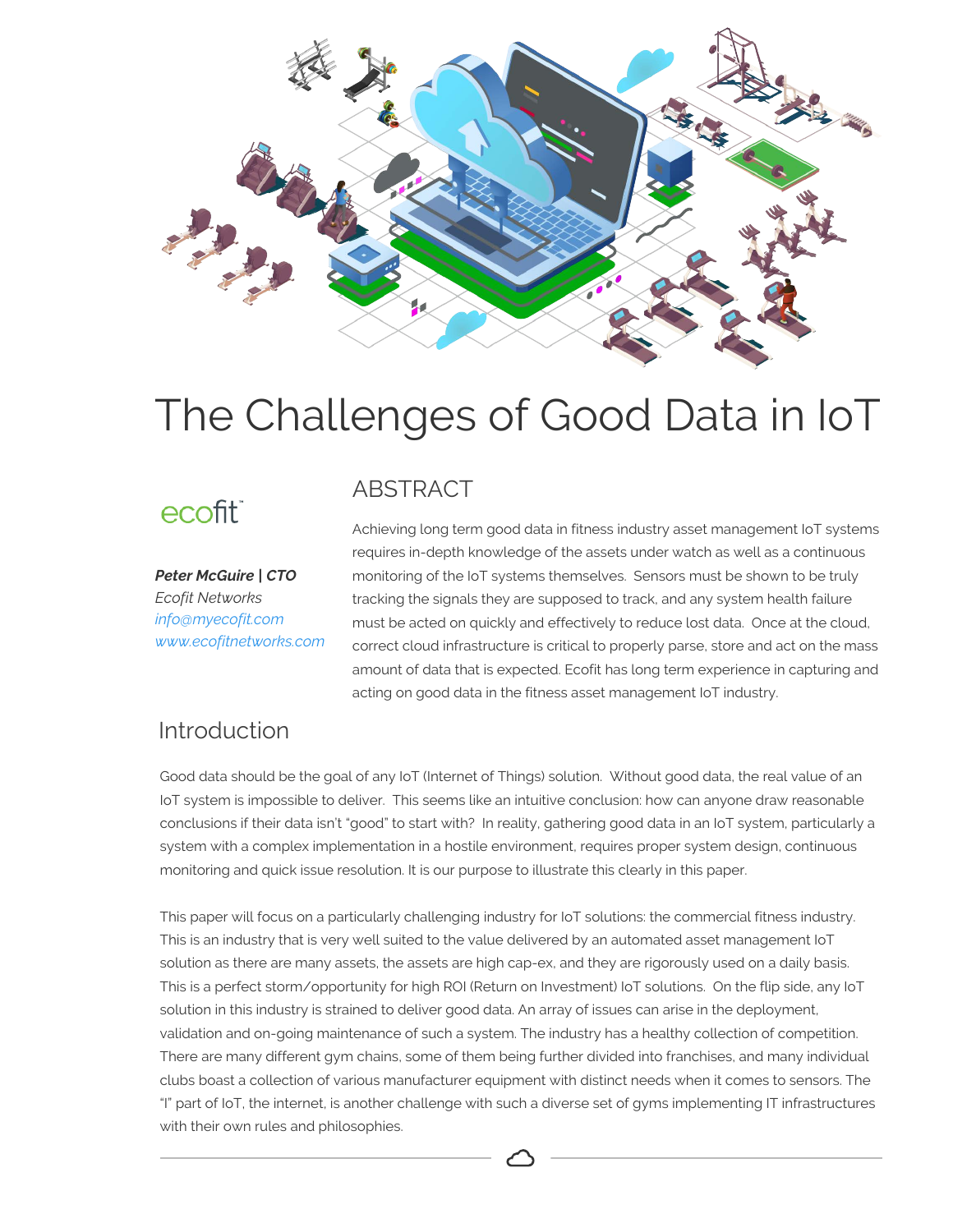On top of these are the broader challenges of any big data system. The cloud infrastructure and database are critical components and must be selected wisely. To deliver on typical IoT value offerings such as real time notifications and long term data analysis reports, the cloud infrastructure must be modern and future proof and the database must be ready for mass time series data input and complex query output.

# A Closer Look at Challenges

Mentioned briefly above, there are numerous challenges in collecting, storing and actioning good IoT data in the fitness industry. We will now look a little closer at these challenges and their solutions. We will begin at the sensor and move up the chain to the cloud.

# Sensor Fidelity **Contains**



Sensor fidelity from an IoT asset management perspective is a measure of the ability of a sensor to accurately reflect what is occurring with an asset. In the fitness industry, this defines the ability to indicate whether the fitness equipment (asset) is being utilized or not. Metrics to consider may include utilization, reps, rotations, distance etc. The main focus will be on asset utilization, i.e. accurate usage patterns over time.

Whereas there is an emergence of "integrated sensing" occurring in the fitness industry (where sensing is integral to the equipment and telemetry is delivered via an internet connection) the majority of fitness equipment still requires an externally applied aftermarket sensor to collect asset utilization. These sensors communicate directly with the fitness equipment or capture movement to indicate when the equipment is in use.

The importance of sensor fidelity in these cases is often underestimated, with an assumption that installing the sensor and briefly observing signal tracking is good enough. We have observed a tendency in this early IoT industry adoption to make these assumptions, and this often results in poor sensor fidelity. An initial simple validation is usually not enough, particularly in cases where the utilization metric is the captured movement of the equipment where minimal crosstalk and threshold identification is critical. In cases of direct communication with the fitness equipment using some kind of standard (often the legacy CSAFE standard), the fidelity may be deceptively good at a cursory glance, but can degrade and fail over time.

The solution to these fidelity challenges involve the development of correcting algorithms at the edge that help to ensure good data. Particularly in the case of movement capturing solutions, on the floor identification of predominant movement patterns outside of simple vibration and easy calibration to capture movement patterns is key. When communicating with the equipment directly to capture utilization metrics, an intimate knowledge of communications standards and their edge cases, paired with the ability for installers to fine-tune communications parameters helps to ensure that the communications will persist through usage and power cycles. Regular review of sensor fidelity over time as part of a comprehensive IoT health system also ensures that any failure in fidelity is identified and acted upon to limit data loss. These IoT health systems will be discussed further in this paper.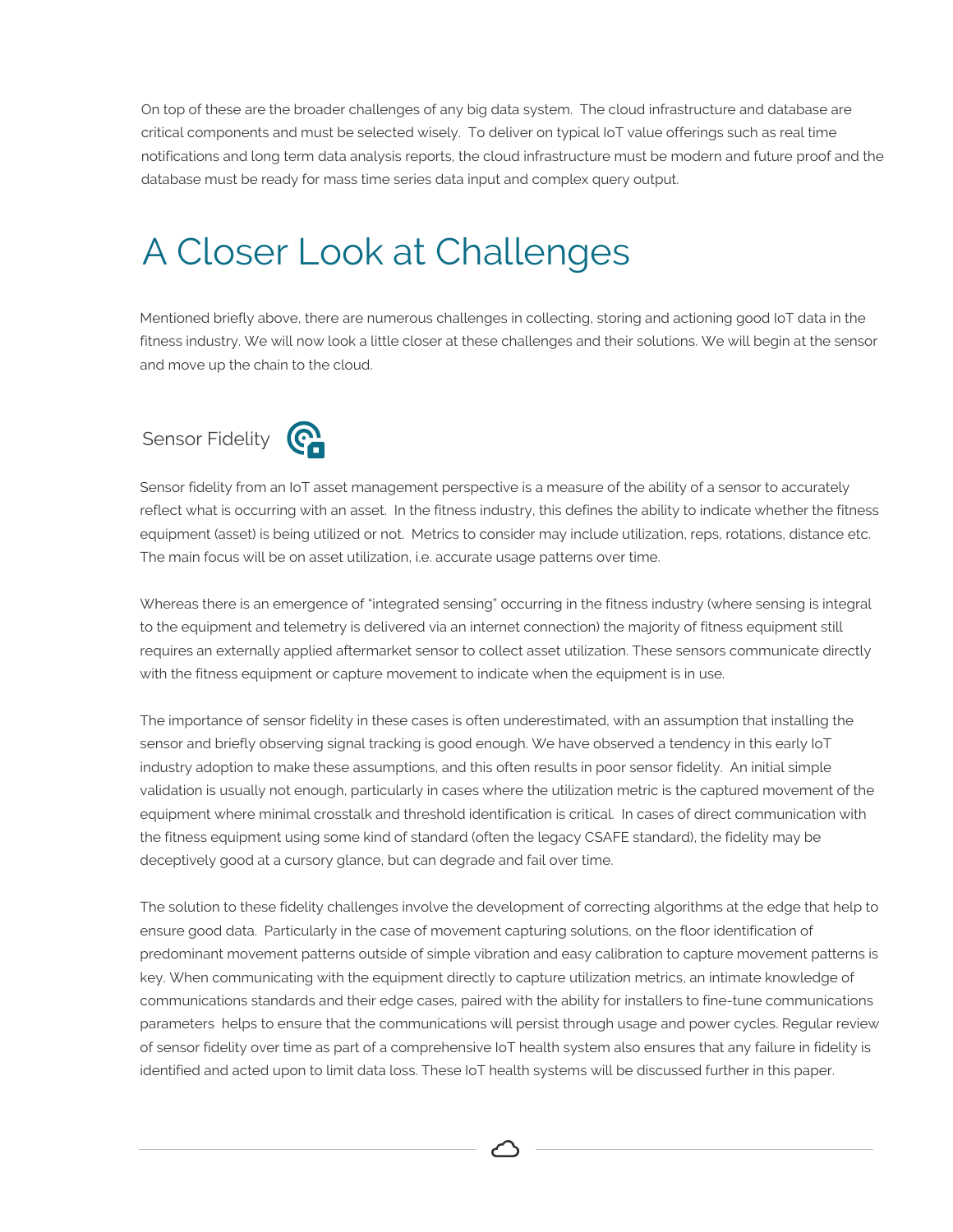# Connectivity (0)

Good connectivity is the continuous connection of assets to deliver good and actionable data. In the asset management IoT space, a failed connection means a critical failure to deliver the value that was promised by the system. A failure of connectivity could lead to expensive issues like false positives or lack of visibility. Even worse, time and money might be wasted correcting a system that has been already paid for to save time and money.

During our nearly ten years of experience with attaining and maintaining connectivity to ensure good data, we have noted that poor connectivity is the number one cause of bad or insufficient data. For an organization that is not heavily focused on good connectivity, being connected might just mean adding enough functionality to your product to connect to a network. This is not nearly comprehensive enough of an understanding of connectivity to cut it in the delivery of real and lasting value to the end customer. True good connectivity is in fact a long term commitment. It originates at the engineering and design stage, is dependant on focused operations and onboarding, and survives only if closely monitored and maintained. Without these pillars, connectivity will either fail to occur in the first place or will fail prematurely during its lifetime to deliver the value it is meant to deliver.

To help us understand and quantify good connectivity, let's look at two typical examples of IoT solutions in the fitness industry.

#### Low Latency, Highly Responsive  $\bigwedge)$  High Latency, Low Responsiveness

An IoT asset management solution is sold on the promise of reduced maintenance costs and improved equipment uptime. To realize this value offering, sensors are added to fitness equipment that capture basic utilization patterns over time and deliver this telemetry to a cloud infrastructure. In the cloud, the data is analyzed in real time to detect failure patterns and to deliver a notification when a positive pattern is detected.

In this scenario, good connectivity means *always on, always available*. If there is a failure in connectivity, the patterns under analysis in the cloud will be skewed and may even result in missing critical events. A good connection in this situation requires continuous monitoring *on top* of monitoring the sensor's output. A second layer of notifications needs to be implemented that indicates a failure of the connection itself. This health monitoring is critical to ensure the delivery of good data and will be explored more when we focus on solutions later in this paper.



Another scenario is asset utilization tracking. If the value offering of an IoT asset management system is realized through analysis of historical utilization (for example, how much one asset has been used over six months versus another asset), good connectivity looks a little different. To achieve good data, the utilization information needs to be delivered eventually and some latency is acceptable. Good connectivity here can be covered by a sometimes available connection as long as the critical information is recorded and buffered at the edge. A failure might transpire if there is insufficient edge data buffering, or if the latency of data becomes unacceptable. In this scenario it is still good practice to layer on a health monitoring system, however this system need not be as responsive as a situation where low latency is critical. A monthly automated report of bad connectivity might suffice to satisfy the delivery of good data.

From the examples above, we can draw the following metrics of good connectivity: *Acceptable latency, Edge buffering, Health of network*

As acceptable latency goes up, the need for a very healthy network goes down and the requirement for good edge buffering goes up. If acceptable latency is low, the opposite is true. Both scenarios require ongoing connectivity monitoring and attention.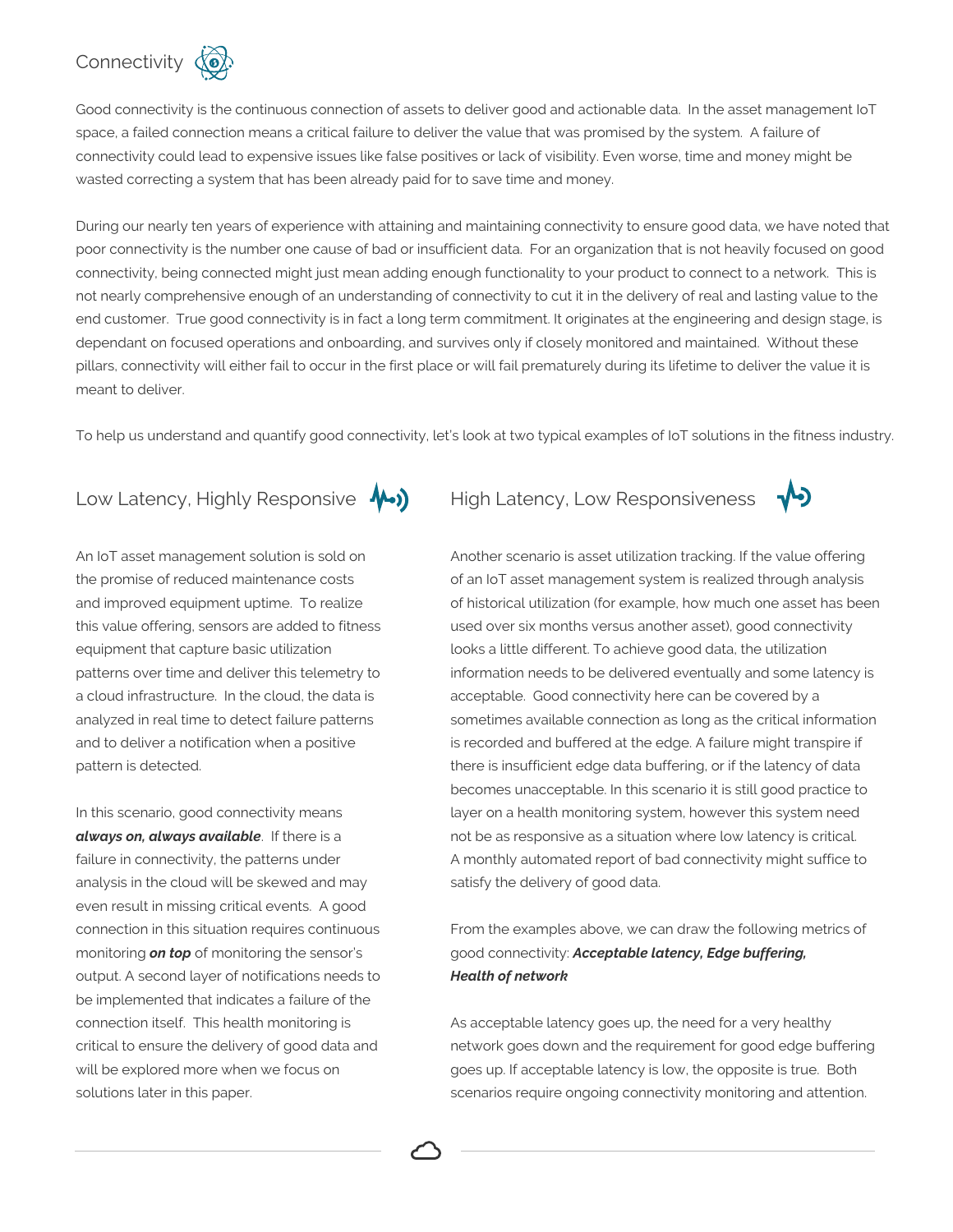#### Connectivity Health Monitoring



An immediate solution to failed connectivity is an automated health monitoring system that will constantly monitor whether local wireless networks and gateways are running and, if possible, assign a "connectivity score" to both connected assets, the wireless network, and any gateways in the system. This information can be used for real time notifications of network failure as well as a confidence margin on data captured to use when generating reports or real time customer facing notifications. If the score is low, any report or customer facing notification needs extra scrutiny.

### Deployment and Maintenance Operations

The logistics of deploying and maintaining IoT systems that deliver good data is heavily dependent on strong logistics and operations procedures. This is particularly true in the fitness industry, with its unique challenges to obtaining and maintaining good sensor fidelity and connectivity. As mentioned in the beginning of this paper, assets are in a harsh environment and behind some variation of firewalls and IT rules.

We have talked about the importance of engineering already, with deep knowledge of edge cases, well designed installation apps that limit expectations of installer crews, and continuous monitoring systems being key concerns. These solutions must work very closely with operations teams in a feedback cycle where deployment and maintenance concerns are brought back to engineering and considered for perpetual good data improvements. This development cycle is on top of the development delivering the value offerings themselves, but is critical to the delivery of good data.

The operations team is very important. When a notification fires from the health monitoring systems, it is key that some action is taken.

Our experience has shown that a solid customer onboarding process is needed to not only bring the customer up to speed with their product, but also to identify proper customer departments that can be contacted in the case that the IoT system is failing to collect good data (outside of the IoT system's own potential failures). The role of operations varies from customer to customer, but the objective is typically the same: Engaging the customer and identifying departments or people within the customer's organization who will be able to act on the ground to correct blocking items such as IT firewalls, sensor misplacement, and gateway damage or disconnection. Without these operations relations in place, a drop in connectivity or sensor fidelity can cause serious damage to good data.

Another key requirement of good data is good contextual data to support it. In the fitness industry, it is critical to know all relevant details about the equipment:make, model, add-ons and so forth. Operations that pay attention to these details will enrich the contextual data to accurately reflect the equipment on the floor and help to keep the results of the data analysis relevant.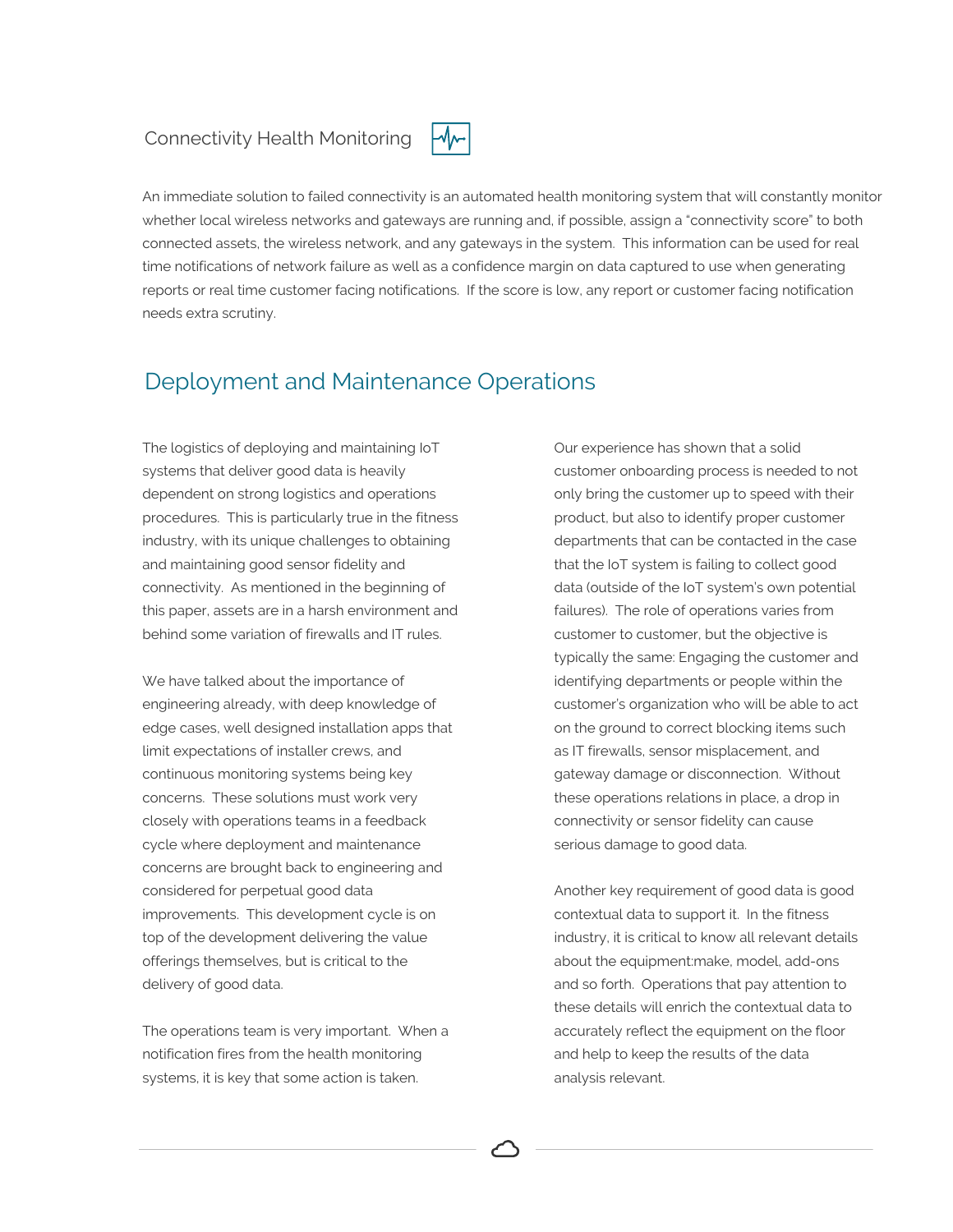# Scalable and Dependable Cloud Infrastructure

When there is good deployment, sensor fidelity and connectivity from the asset all the way to the cloud there are important best practices that need to be followed in order to handle the massive influx of data, process the data in a timely manner, and store the data in the right style database for the job. If logic and storage components in the cloud fail under massive scale or downtime, this can mean lost data.

Use of more modern managed cloud solutions helps to shift the burden of scalability and uptime to the service provider, who are more than ready to take on this challenge (AWS for example). Managed and serverless solutions not only ensure massive scalability and uptime, they also tend to keep prices down.

A longer term concern for IoT time series data collection and storage is the choice of database. IoT is still a young industry, and traditional data storage has had to catch up with its unique requirements. A proper database for the job needs to be able to take in a large volume of data over a short time and store it securely and dependably. Also, the database needs to perform well under the complex queries that are necessary for drawing useful conclusions from the data. A new breed of databases focused on time series data has emerged, which tick all of the boxes needed. An added bonus is that many of these solutions are built on top of traditional SQL style databases, meaning the development learning curve is low.

# Solutions In Depth

Solutions to the challenges of good data collection have been alluded to throughout this paper, but let's take a closer look at them so they are easily understood.

## Sensor Fidelity

The solution we at Ecofit have devised to ensure good sensor fidelity is multi-faceted. First, a strong understanding of the protocol limitations between sensor and equipment is built into how the sensor communicates with the equipment. CSAFE is the primary communication protocol supported by fitness equipment in the field, and this protocol is very unevenly implemented across brand and model. To overcome this, Ecofit uses a very limited implementation of the protocol that covers the greatest population of CSAFE enabled equipment. There are some limited configuration differences needed for installation, and the process to identify which configuration is needed is very user friendly and straightforward.

In the case of non-CSAFE equipment, a motion sensor is applied. The pressing concern with motion sensors is that they pick up the usage of the equipment properly. This is a balancing act: too sensitive a threshold and the sensor will pick up vibrations not related to equipment usage. Not sensitive enough and slight usage will not be picked up. A solution to this is two fold. One, identify movement patterns such as movement along an axis and circular movement. Two, make the installation calibration very simple. If the calibration process is complex, it ties up the installation process and the chance of poor calibration goes up.